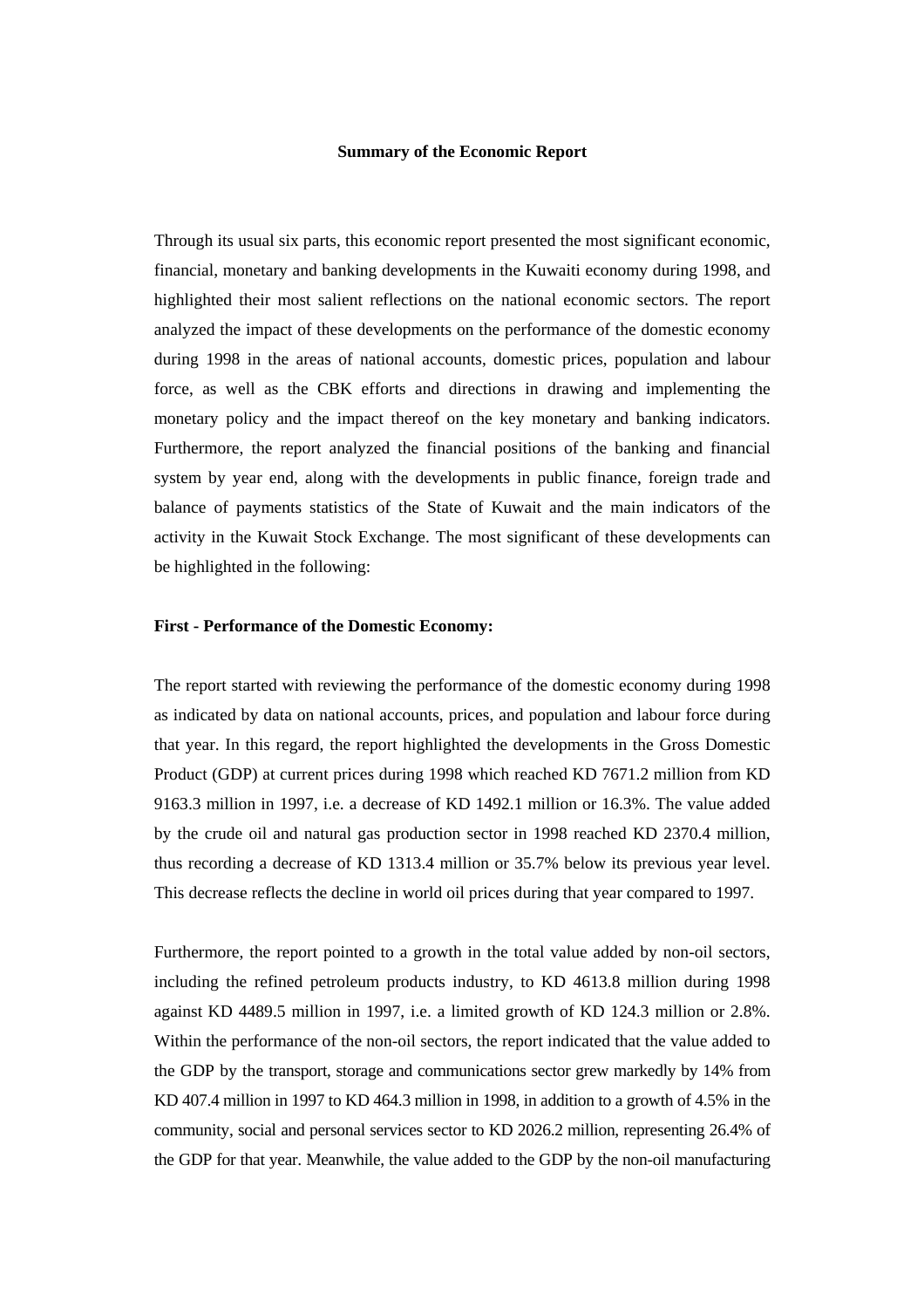industries sector increased to KD 319.8 million in 1998 from KD 315.1 million in 1997, i.e. a growth of KD 4.7 million or 1.5%. Moreover, the value added to the GDP by the financial institutions sector increased in 1998 to KD 399.5 million from KD 382.7 million in 1997, i.e. a growth of KD 16.8 million or 4.4%.

Concerning the Gross National Product (GNP) at current prices, the report pointed out to a decline of KD 1609.1 million or 14.5% in that product in 1998 to KD 9.5 billion from KD 11.1 billion in 1997. In addition to the effect of the decline in GDP at current prices, the decrease in GNP at current prices essentially reflected the decline by KD 117 million or 6.1% in net factor income from abroad to KD 1787 million in 1998 from KD 1904 million in 1997. As the decrease in GNP by far surpassed the decline in the expenditures on final consumption, the net savings declined in 1998 by KD 1525.4 million or 47.6% to KD 1682.5 million from KD 3207.9 million in 1997.

Concerning the expenditures on the GDP at current prices, the report pointed out to some decline in the items of those expenditures in 1998 compared to 1997. Specifically, the total expenditures by residents (consumption and investment) reached KD 7797.2 million in 1998 from KD 7942.3 million in 1997, i.e. a decrease of KD 145.1 million or 1.8%. Expenditures on imports of goods and services decreased by KD 61 million or 1.7% to KD 3584 million in 1998 from KD 3645 million in 1997. On the other hand, the value of exports of goods and services decreased to KD 3458 million in 1998 from KD 4866 million in 1997, i.e. a marked decrease of KD 1408 million or 28.9%.

In addition to highlighting the developments in the national accounts, the first part of the report addressed the general levels of domestic prices in 1998 as shown by the available data on both the consumer and wholesale price indices. In this regard, the report pointed to a marked deceleration in the growth rate of consumer prices (domestic inflation) to 0.2% in 1998 compared to 0.7% in 1997 on the one hand, and a 1.6% decrease in the wholesale price index during the same period on the other. Available data show that the mentioned decrease in the growth rate of consumer prices during 1998 reflects the overall decrease in the price levels of the group of expenditure items concerning "transport and communications services", by 5.8% on the one hand, along with the deceleration in the growth rate of prices of many other items of consumption expenditure, ahead of which were, clothing, footwear, foodstuffs and other goods and services, on the other hand. The developments in wholesale prices reflected the outcome of the decline in the wholesale prices of imported goods by 2.3%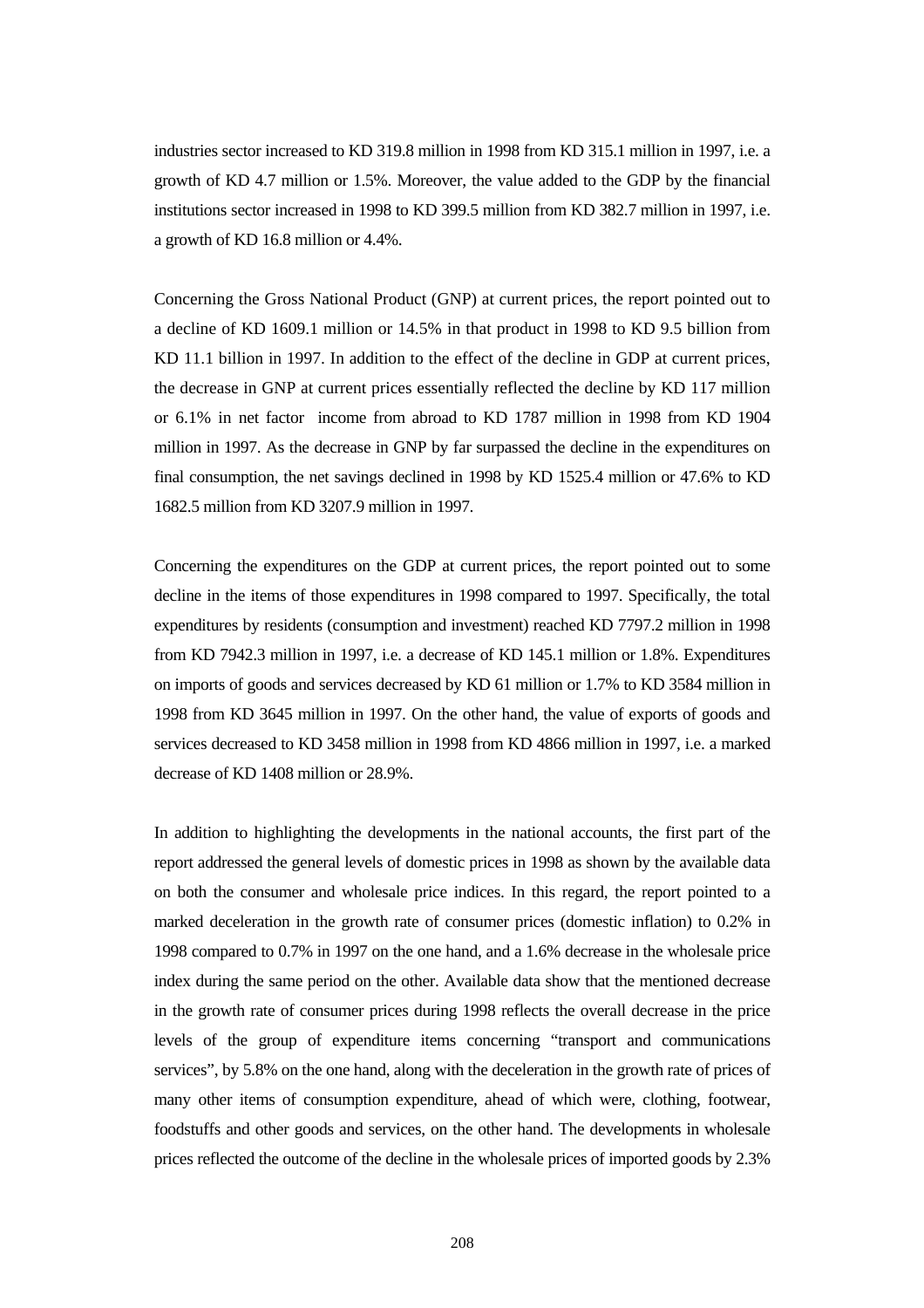and their rise for locally produced goods by 0.5% during 1998 compared to 1997.

The last section of the first part of the report addressed the developments in population and labour force in Kuwait during 1998, by pointing out first to a 2.8% growth in population from 2.209 million at end of 1997 to 2.271 million at end of 1998, following the growth in both the Kuwaiti population by 3.6% and non-Kuwaiti population by 2.4% during that period. Furthermore, the report addressed the developments in the size of labour force and its distribution by sector, division of economic activity and educational qualification, particularly highlighting the developments regarding growth in the labour force in government sector and its distribution during 1998 compared to 1997.

# **Second- The Central Bank of Kuwait and the Monetary Policy and the developments in the Monetary Indicators:**

In its second part, the report reviewed the CBK continued efforts in drawing and implementing the monetary policy aimed at enhancing the bases of monetary stability in the country, thereby contributing to the enhancement of the elements and opportunities for self-generated growth in the domestic economy in line with the objectives of the general economic policy. The report also highlighted CBK's sustained efforts in enhancing its tools and methods in the supervision and oversight of the banking and financial system units, along with directing and rationalizing the credit policy of banks and investment companies subject to its supervision, with a view to ensuring the adherence of these units to sound banking and financial practices and their compliance with the supervisory instructions and regulations issued by the CBK, along with ascertaining the soundness of their financial positions.

Worth noting in this regard is that the CBK issued in 1998 several supervisory instructions and regulations, most salient among which were the instructions concerning the adjustment of the currently used information systems to incorporate the amendments necessary for making them year-2000 compatible; in addition to the instructions concerning the accounting treatment of the amortisation of goodwill resulting from acquiring shares in other companies and institutions for the purpose of gaining controlling interest in them.

In addition, this part analyzed the most significant developments witnessed in 1998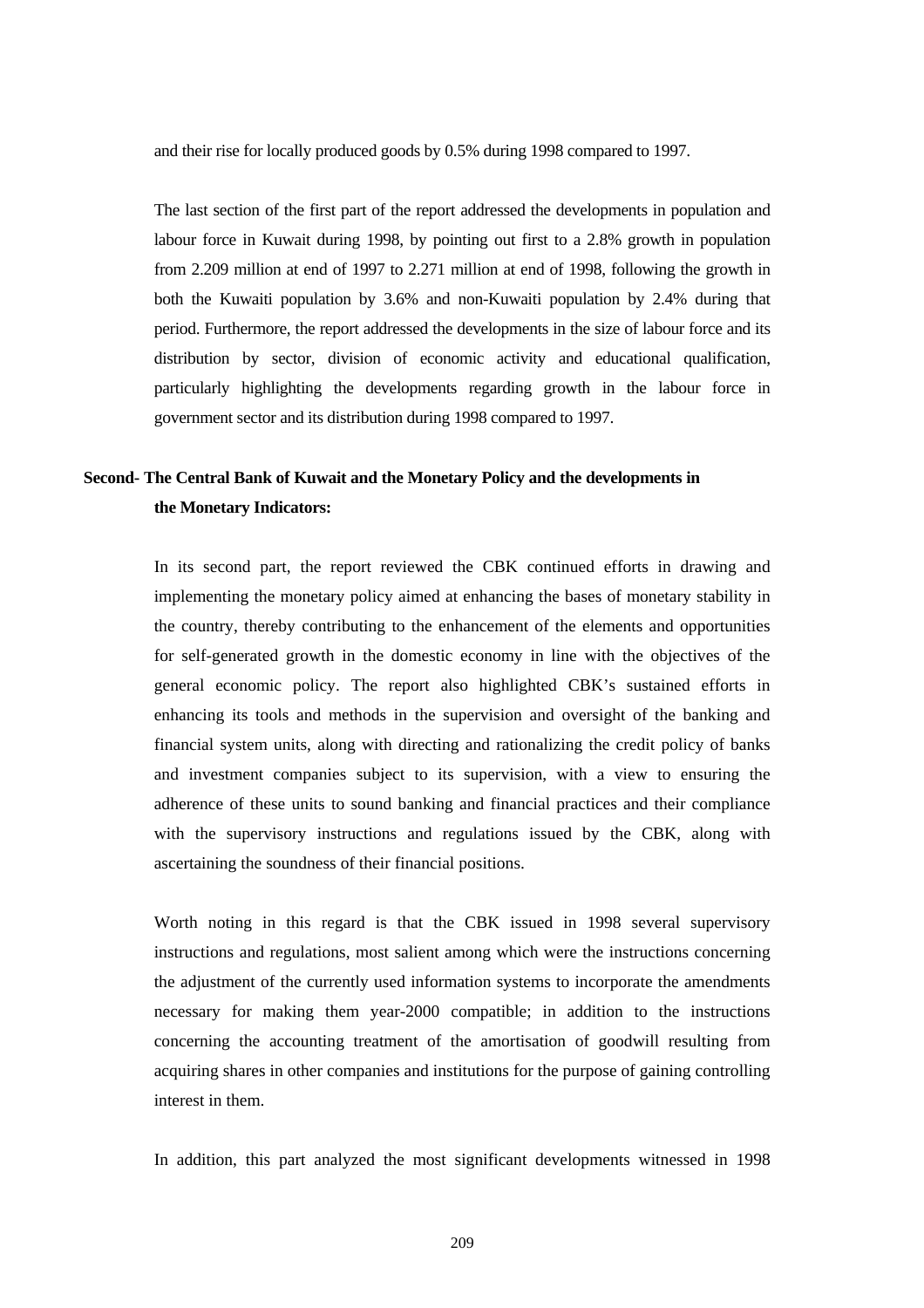regarding the main monetary indicators and aggregates, which can be summed up in the following:

- 1- Within its endeavours to enhance the monetary stability in the country by enhancing the residency of domestic savings, the CBK issued a decision setting a new rate for the discounting and rediscounting of commercial papers presented to it by local banks and which it accepts to discount or rediscount. By virtue of this decision, the discount rate was reduced by 0.5 percentage point from 7.50% to 7% effective 22 November 1998.
- 2- With regard to the efforts aimed at maintaining the monetary stability by regulating the levels of domestic liquidity in line with the requirements of the domestic economic activity, money supply in its broad definition (M2) reached KD 7556.5 million at end of 1998, thus recording a limited decrease of KD 59.4 million or 0.8% compared to its level of KD 7615.9 million at end of the previous year. This decrease is totally attributable to the decline in Money (M1) by KD 104 million or 8.3%. Meanwhile, quasi-money recorded a limited increase of KD 44.6 million or 0.7%, and money supply in its broader definition (M3) stood at KD 7569.9 million, thus representing a decrease of KD 70.2 million or 0.9% below its level of KD 7639.9 million at end of the previous year.
- 3- The KD exchange rate maintained its relative stability against major currencies during 1998 in light of the exchange rate policy based on the "basket of currencies" system. Accordingly, the movements of the US dollar against the Kuwaiti dinar were within narrow margins compared to its fluctuations against the other major currencies. With regard to monthly fluctuations, it was noticed that while the highest rise and lowest decrease of the US dollar against the Kuwaiti dinar during 1998 did not exceed 0.56% and 1.11% respectively, it fluctuated against other major currencies by much higher rates. For example, the highest rise and lowest decrease of the US dollar against the Japanese yen reached 5.22% and 12.47% respectively, and 2.57% and 3.67% respectively against the Sterling pound.
- 4- Balances of utilized cash credit facilities extended by local banks and the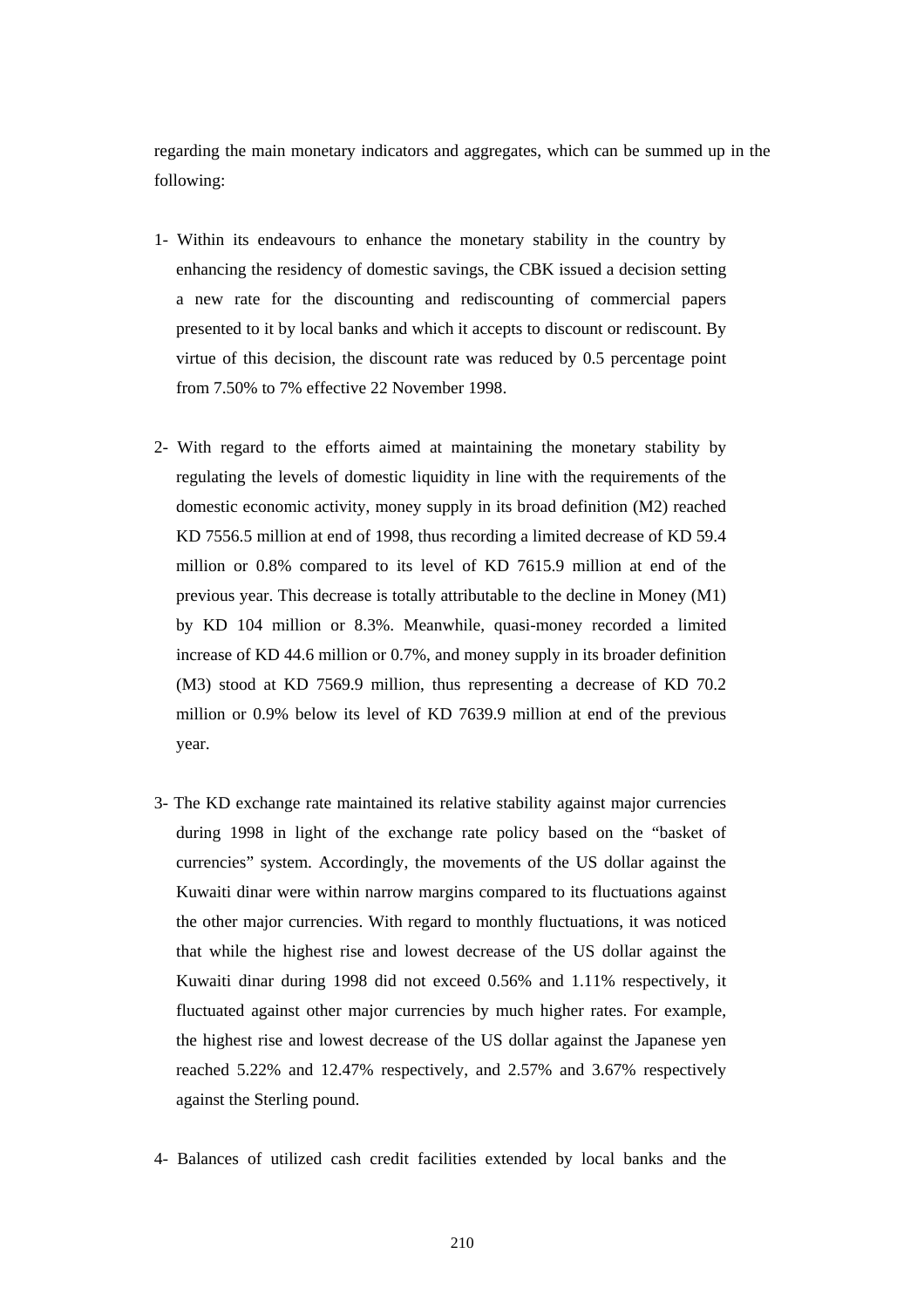Kuwait Finance House to the domestic economic sectors stood at KD 4801.6 million at end of 1998, i.e. a growth of KD 477.4 million or 11% above their level of KD 4324.2 million at end of the previous year.

- 5- With regard to the CBK efforts in issuing Public Debt Instruments on behalf of the Ministry of Finance, 28 issues of Treasury Bills and 13 issues of Treasury Bonds valued at KD 1776.1 million and KD 1010 million respectively were made in 1998. Meanwhile, 30 previous issues of Treasury Bills valued at KD 1937.3 million and 13 previous issues of Treasury Bonds valued at KD 1057 million matured during that year. Accordingly, the outstanding balance of public debt instruments reached KD 2025.8 million at end of 1998, distributed between KD 787.4 million for Treasury Bills and KD 1238.4 million for Treasury Bonds.
- 6- The volume of transactions (buying and selling), between the CBK and local banks and domestic investment companies in the secondary market for Public Debt Instruments, continued to decrease for the fifth consecutive year, as it reached KD 788.2 million in 1998 from KD 1145.7 million during the previous year. Therefore, the direction of transactions continued to be that of a net injection of liquidity by KD 136.3 million in 1998 compared to KD 668.9 million in the previous year. Furthermore, the interbank KD deposit market of local banks witnessed an increasing activity in 1998. Thus, the volume of transactions in this market reached KD 13.2 billion in 1998 compared to KD 12.1 billion in the previous year.

#### **Third - Financial Indicators of the Banking and Financial System:**

In its third part, the report analyzed the developments in the financial and banking indicators as shown by the available data on the aggregate balance sheets of local banks (along with the Kuwait Finance House), and local investment and exchange companies subject to CBK's supervision at end of 1998. The analysis of these developments covered several aspects which included the analysis of financial flows and ratios as follows:

1- The local banks continued to achieve a balanced growth within the framework of a more developed structure in terms of sources and uses of funds, whereby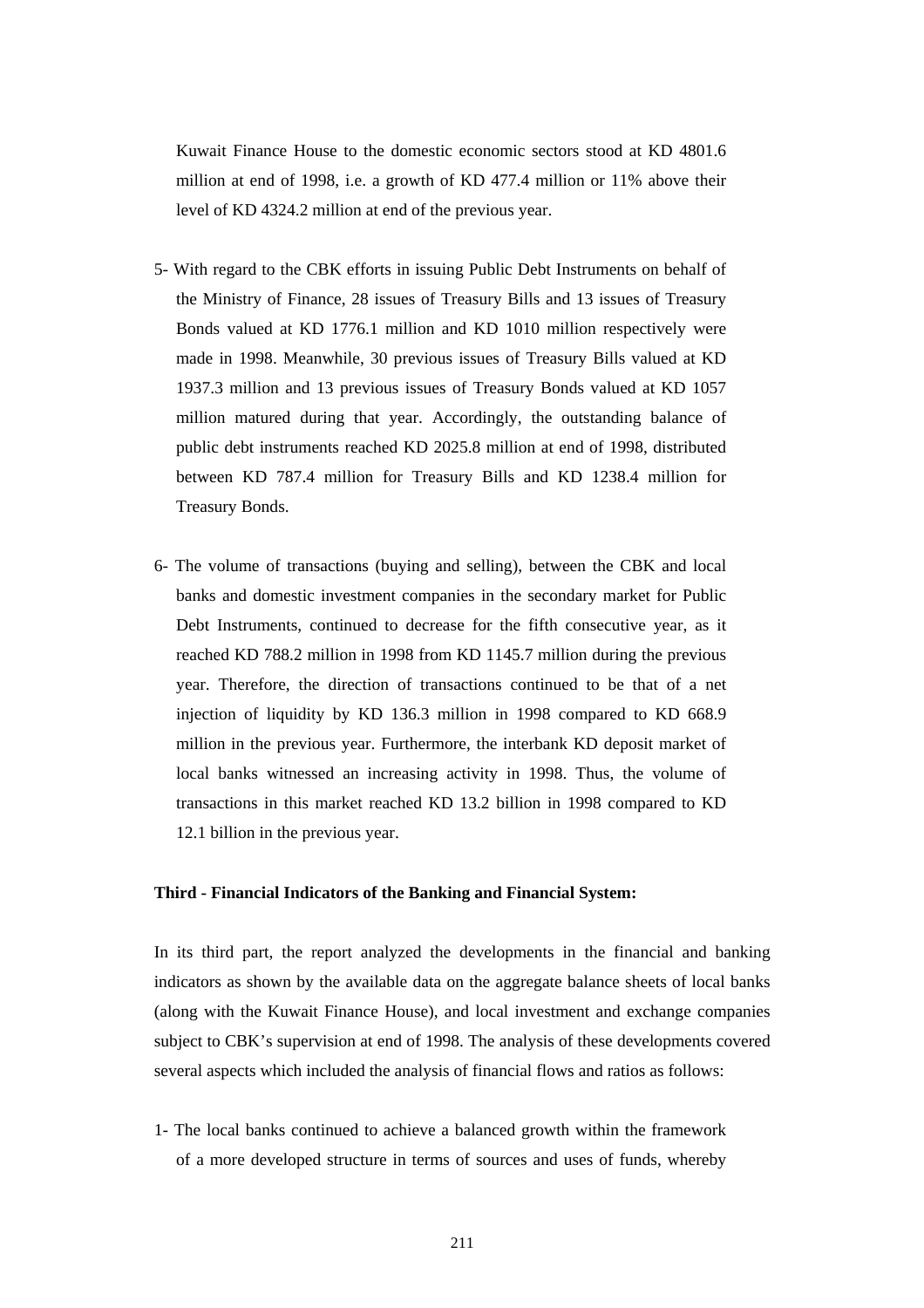the aggregate balance sheet of local banks reached KD 12875.1 million at end of 1998, realizing a growth of KD 185.2 million or 1.5% compared to KD 12689.9 million at end of the previous year.

 Worth noting among the most significant elements of that growth, is the marked increase on the assets side in the balances of claims on the private sector (credit facilities and financial investments) by KD 558.4 million or 11.8%, which raised their relative weight in the total assets to 41.2%, against the decrease in the total claims on the government (Public Debt Instruments and Debt Purchase Bonds) by KD 222.3 million or 5.1%, which reduced their relative weight in the total assets to 32.2%. On the liabilities side, the balances of interbank deposits increased by KD 248.8 million or 23.9%. Meanwhile, there was a limited decrease of KD 62.9 million (0.9%) in the private sector deposits, which was accompanied with a decrease in the relative weight of these deposits in the total liabilities to 56%, despite the noticeable increase of KD 53.3 million or 0.9% in KD deposits. Moreover, foreign liabilities decreased by KD 138.2 million or 11.3%, and shareholders' equity rose by KD 61.4 million or 4.4%.

 The analysis of financial flows reveals that a large portion totalling KD 1070.6 million of the financial resources made available to local banks resulted from their local and foreign money market operations, particularly in the interbank deposit market. Meanwhile, the increase of KD 477.4 million in the balances of the utilized portion of the cash credit facilities extended to the domestic economic sectors constituted the most salient use of funds in 1998.

 On the other hand, some financial ratios and indicators derived from the analysis of available data on the commercial and specialized banks at end of 1998 show a marked stability in their liquidity and capital adequacy levels above the required international standards. The average capital adequacy standard for these banks reached 22.4% in 1998 compared to the minimum requirement (8%) according to the international standards or the 12% minimum standard according to the CBK instructions. Furthermore, the financial ratios concerning the uses of funds rose above their previous year level, thereby leading to a continuing firming of the performance of these banks in terms of profitability standards, despite the developments witnessed in the national economy in 1998, particularly the developments in the KSE activity. Thereby, the net profit generated from the activity of these banks during 1998 stood at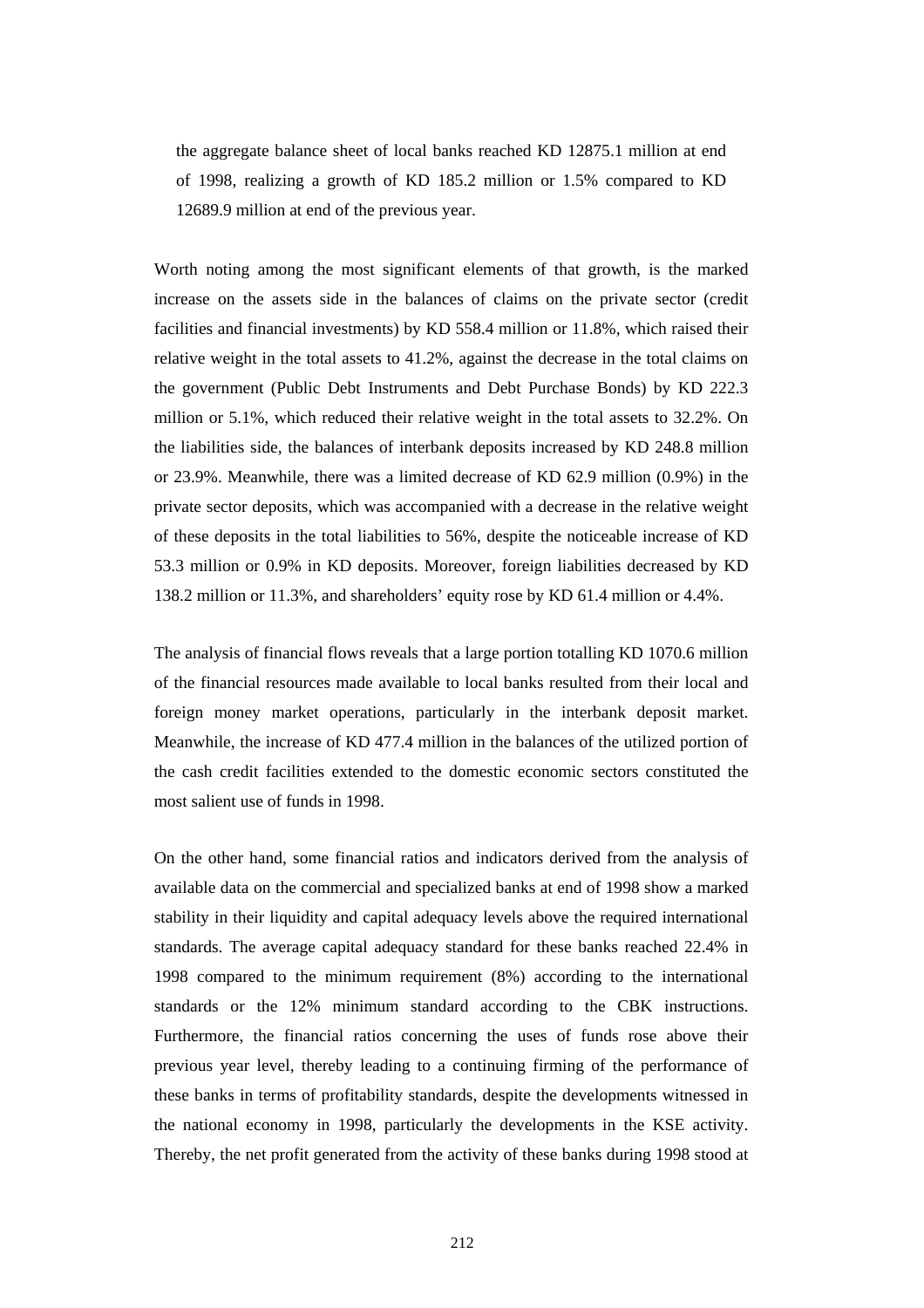KD 164.5 million, i.e. 1.51%, 12.66% and 26.03% of the total assets, total shareholders' equity and paid-up capital respectively.

- 2- Available data on the aggregate balance sheet of local investment companies at end of 1998 show that these companies continued to enhance their structures with regard to the sources and uses of funds, along with concentrating their investments in financial investments and increasing their operations in the money and financial markets, locally and internationally, either for borrowing or using funds. At end of 1998, the number of investment companies registered with the CBK reached (34), and their aggregate balance sheet stood at KD 3430.8 million, compared to (28) companies with an aggregate balance sheet of KD 2770.6 million at end of 1997, i.e. a growth of KD 660.2 million or 23.8%. The total aggregate balance sheet of investment companies (22 companies for which data were available) recorded a marked growth of KD 372.8 million or 15.9% to KD 2717.6 million at end of 1998 against KD 2344.8 million for the same twenty-two companies at end of the previous year. Concerning the relative importance of the elements of the mentioned balance sheet at end of 1998, the relative importance of capital and reserves in the total liabilities reached 38.8%. Meanwhile, the relative importance in the total assets reached 18.9% for domestic investments (of which 18.1% for financial investments), and 44% for foreign assets.
- 3- The aggregate balance sheet of local exchange companies amounted to KD 56.9 million at end of 1998 (27 companies) against KD 49 million at end of the previous year (26 companies), i.e. an increase of KD 7.8 million or 16%. The report indicated that the developments in this balance sheet reflect a marked improvement in the liquidity and profitability positions of these companies. Furthermore, their "capital adequacy" remained at an appropriate level despite its slight decrease compared to the previous year.

#### **Fourth - Developments in Public Finance:**

The report reviewed in its fourth part the developments in public finance as reflected in the general budget of ministries and governmental bodies. For this purpose, the report followed up the developments in the actual revenues and expenditures of the general budget for the fiscal year 1997/98, presented the estimated revenues and expenditure allocations in the general budget for the fiscal year 1998/99 and reviewed the portion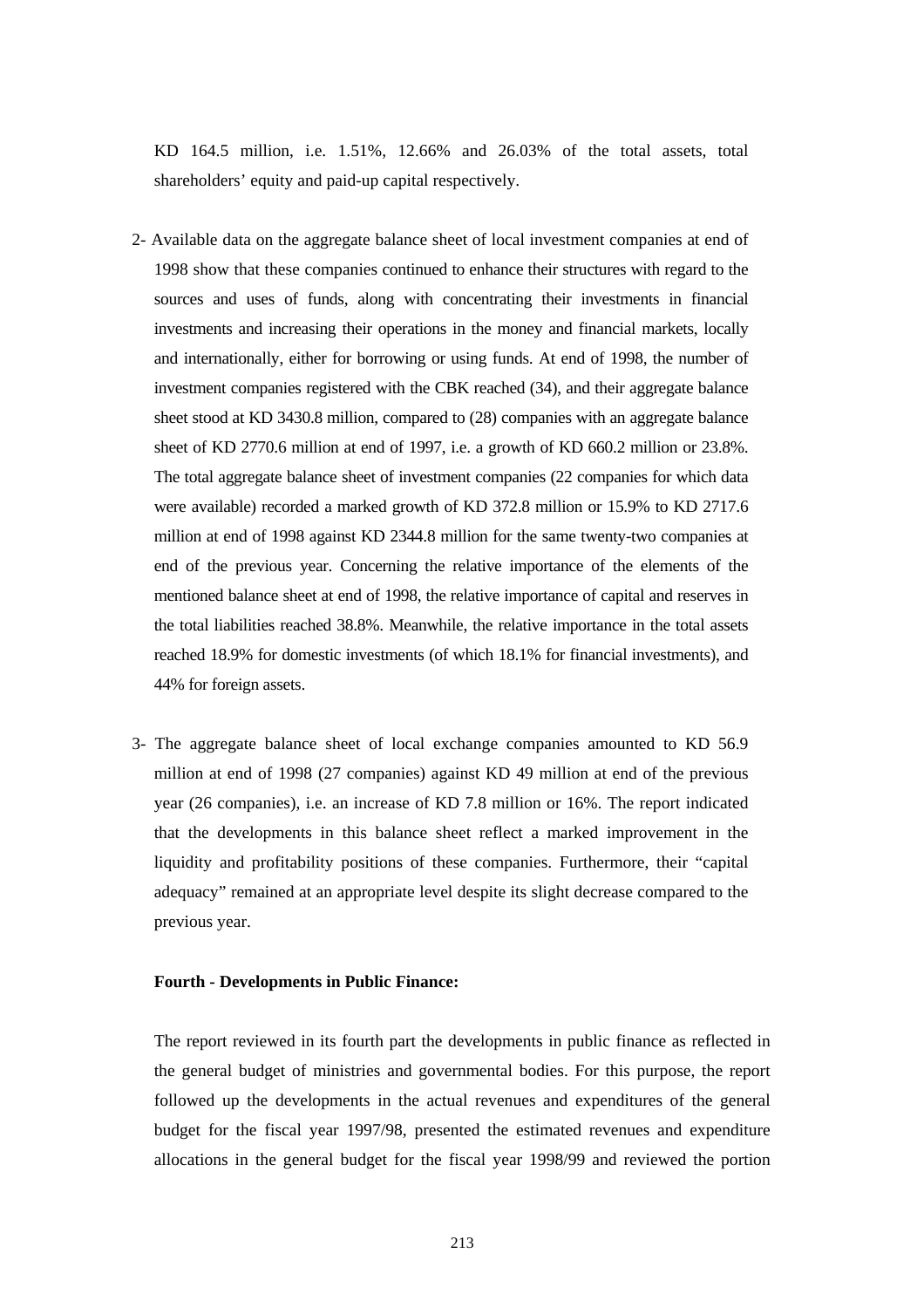#### executed thereof from 1/7/1998 to 31/12/1998.

In this regard, the report indicated that the actual revenues in the general budget for the fiscal year 1997/98 decreased by KD 783.2 million or 17.8% to KD 3607.8 million from KD 4391 million during the fiscal year 1996/97. On the other hand, the actual expenditures in the general budget for the fiscal year 1997/98 amounted to KD 3977.8 million, i.e. a limited increase of KD 89.2 million or 2.3% compared to the actual expenditures in the general budget during the fiscal year 1996/97. Accordingly, the general budget for the fiscal year 1997/98 realized a deficit of KD 370 million, before deducting the allocations for the Reserve Fund for Future Generations.

The report highlighted the role played by the decrease in actual oil revenues during the fiscal year 1997/98 in the occurrence of the above deficit, whereas these revenues decreased by KD 727.5 million or 18.5% to KD 3208.4 million during the fiscal year 1997/98 from KD 3935.9 million during the fiscal year 1996/97, following the slump in world oil prices during that fiscal year. Furthermore, the actual non-oil revenues decreased to KD 399.4 million during the fiscal year 1997/98 from KD 455.1 million for the fiscal year 1996/97, i.e. a decrease of KD 55.7 million or 12.2%. Within this decrease, the report indicated that the actual revenues collected from government services rose to KD 230.5 million during the fiscal year 1997/98, thus accounting for 57.7% of the total actual non-oil revenues for the mentioned fiscal year. Meanwhile, the actual revenues collected from taxes and customs duties levied on trade and international transactions amounted to KD 83.3 million during the fiscal year 1997/98, i.e. a marginal increase of KD 0.2 million or 0.2% compared to the previous fiscal year.

Furthermore, the report pointed out that the actual expenditures in the general budget for the fiscal year 1997/98 were lower by KD 400.2 million or 9.1% than their general budget allocations, thus reflecting the saving realized during that fiscal year. The limited increase in the total actual expenditures of the general budget during the fiscal year 1997/98 compared to the fiscal year 1996/97 resulted essentially from the increase of KD 105.4 million in the actual expenditures under the first four chapters of that budget which surpassed the decrease of KD 16.2 million in the actual expenditures under the fifth chapter (encompassing miscellaneous expenditures and Domestic and Foreign transfers).

Moreover, the report addressed the general features of revenue estimates and expenditure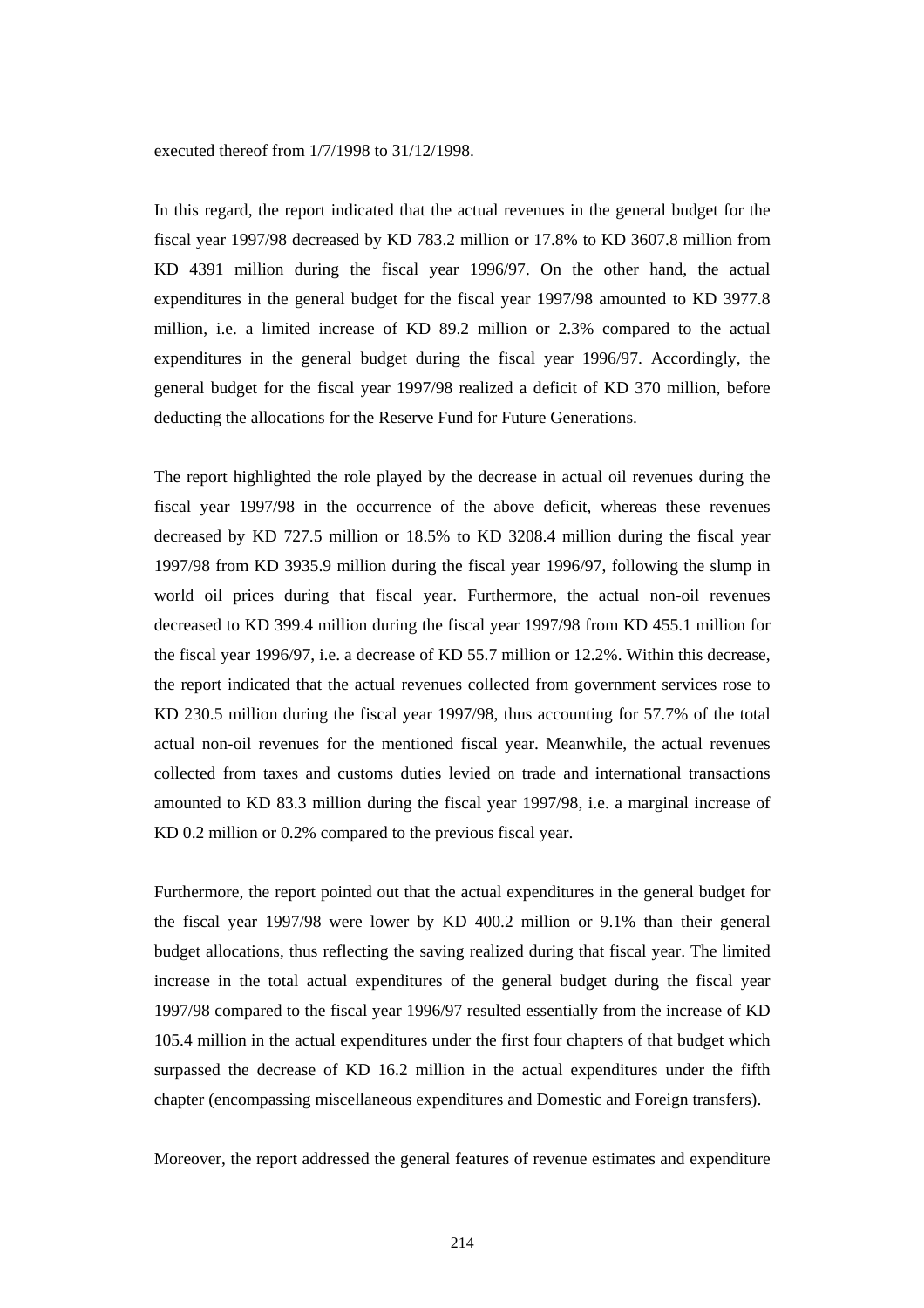allocations in the general budget for the fiscal year 1998/99, indicating that the estimated revenues within that budget amounted to KD 2443.5 million while the allocations for expenditures reached KD 4362 million. Accordingly, the enacted general budget for the fiscal year 1998/99 encompassed a deficit estimated at KD 1918.5 million before deducting the allocations for the Reserve Fund for Future Generations.

In this regard, the report reviewed the government fiscal operations within the general budget for the fiscal year 1998/99 as reported in the monthly follow-up statements of the actual budgetary revenues and expenditures during the first half of that fiscal year (1/7/1998 to 31/12/98), indicating that the actual revenues collected during that period amounted to KD 1358.4 million, thus representing a decrease of KD 736 million or 35.1% below those collected during the corresponding period of the fiscal year 1997/98. On the other hand, the total actual expenditures in the general budget for the first half of the fiscal year 1998/99 amounted to KD 1526.1 million, thus recording a decrease of KD 15.7 million or 1% below their level in the corresponding period of the fiscal year 1997/98. Accordingly, during the first half of the fiscal year 1998/99, the general budget recorded a deficit of KD 167.7 million before deducting the allocations for the Reserve Fund for Future Generations, against a surplus of KD 552.6 million during the corresponding period of the fiscal year 1997/98.

#### **Fifth - Developments in Foreign Trade and Balance of Payments:**

The report analyzed in its fifth part the most important developments in trade and financial relations between the domestic economy and other countries, as reflected by the available data on Kuwait's foreign trade and balance of payments statistics for 1998.

As for the developments in Kuwait's foreign trade, the report highlighted the impact of the decline in world oil prices in 1998 on the value of the merchandise balance surplus. Consequently, this surplus reached KD 580 million in 1998 (representing 7.6% of the GDP at current prices for that year) and was therefore lower by KD 1402 million or 70.7% than the previous year surplus of KD 1982 million (representing 21.6% of the GDP at current prices for 1997). The above decrease resulted from a decline of KD 1401 million or 32.3% in the (fob) value of exports and re-exports (which reached KD 2931 million during 1998 compared to KD 4332 million during the previous year), along with the stability in the (fob) value of imports at its previous year level, notwithstanding a slight increase of KD one million (KD 2351 million in 1998 compared to KD 2350 million in the previous year). Moreover, the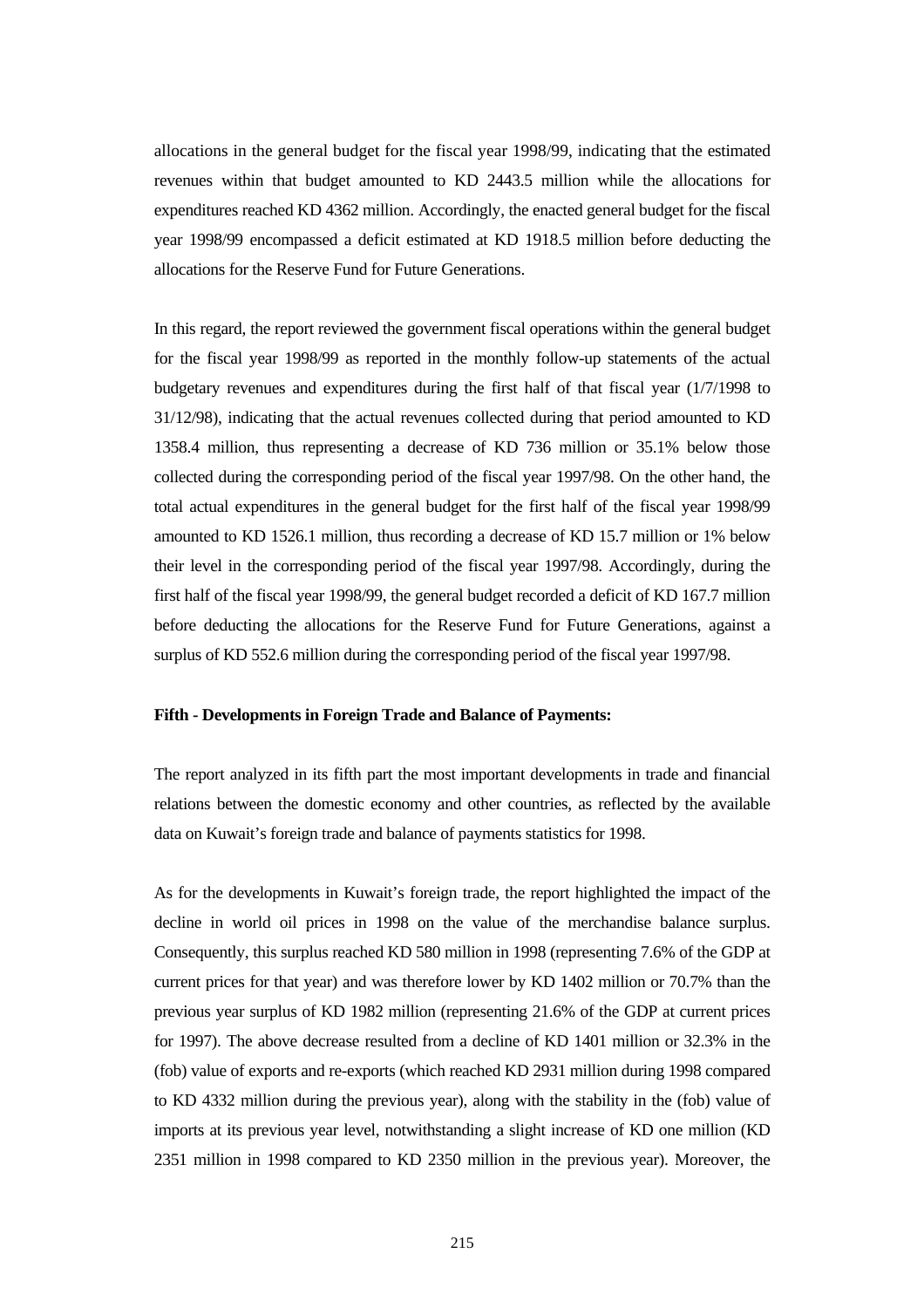above decrease in exports value is totally attributable to the marked decrease by KD 1503 million or 36.8% in the value of oil exports which totalled KD 2582 million during 1998 compared to KD 4085 million during the previous year.

Furthermore, the "services account (net)" recorded a deficit of KD 1134 million, while the "investment income account (net)", which was separated from the services account according to the fifth edition of the BOP manual, recorded a surplus of KD 1788 million during 1998 compared to a surplus of KD 1904 million during the previous year. Meanwhile, the value of "current transfers abroad (net)" amounted to KD 463 million. The outcome of the developments in these items, added to the value of the merchandise balance surplus, brought about a substantial decrease of KD 1636 million or 68% in the "current account" surplus which reached KD 771 million in 1998, compared to KD 2407 million in 1997. It can be said that the increase in the deficit in the "current transfers abroad (net)" in 1998 was limited as it did not exceed KD 6 million. Accordingly, the above decrease in the "current account" surplus in 1998 is actually attributable to the increase in the deficit of the "services account (net)" by KD 112 million or 11%, and the decrease of KD 116 million or 6.1% in the surplus of the "investment income (net)", along with the decrease in the merchandise balance surplus and the ensuing decrease in the current account as mentioned above.

The mentioned decrease in the "current account" surplus reflected on all elements of both the "capital account" (which was introduced in the fifth edition of the BOP manual - BOPM5- to reflect capital transfers and changes in non-produced non-financial assets) and the "financial account" (the BOPM5 new designation for the previous capital account in the manual's previous edition, with all its elements). The "capital account" recorded a net inflow of KD 24 million in 1998, compared to an outflow of KD 29 million in 1997. The financial account recorded a net outflow of KD 890 million in 1998, compared to an outflow of KD 1884 million in 1997. A major portion of the financial flows in 1998 (KD 1453 million) was concentrated in the item "portfolio investment (net)", while the "direct investment" item recorded a net inflow of KD 587 million. The item "other (net)" which reflects the value of net transactions not recorded by way of error or omission, along with the net value of financial flows of the non-financial private sector which were not incorporated in any of the BOP's various items, recorded an inflow of KD 156 million in 1998, compared to an outflow of KD 510 million in the previous year.

The above mentioned developments in the elements of the "capital and financial account"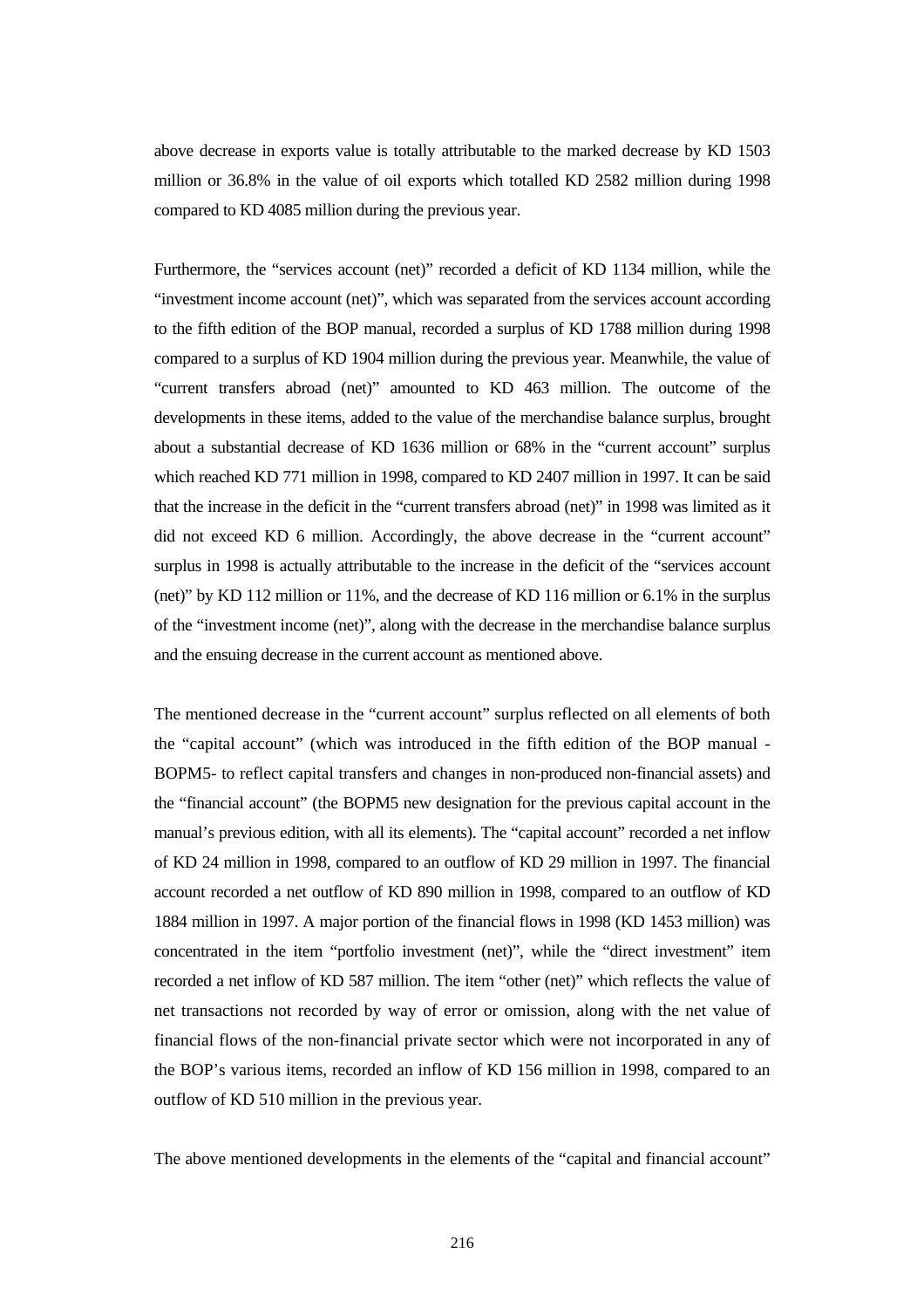as well as in the "other (net)" item, which represented a net outflow of KD 866 million against the current account surplus of KD 771 million, led to a surplus to the tune of KD 61 million in the overall position of the balance of payments. This, in turn, was reflected into an increase by the same amount, i.e. KD 61 million in the "(CBK) reserve assets" item.

If the overall position of the Balance of Payments is considered from a broader perspective and a different analytical angle to include all the elements of change in the State of Kuwait foreign reserves, which encompass the change in net foreign assets and liabilities of some governmental institutions and authorities under the "general government" item together with the change in the total reserve assets of the CBK, the overall position of the balance of payments shows an actual surplus of KD 713.3 million in 1998, compared to a surplus of KD 2085.6 million in 1997, i.e. a decrease of KD 1372.3 million or 65.8%.

#### **Sixth - Developments in the Kuwait Stock Exchange Activity:**

In its sixth part, the report pointed out to the developments in the Kuwait Stock Exchange (KSE) during 1998, represented in the market correction which followed the upsurge in activity in 1997 and reflected markedly on the trading and price indices. The total value of traded shares in the market witnessed a noticeable decrease of 68.1% (from KD 10487 million to KD 3341 million), while the volume of traded shares and number of transactions decreased by 59% (from 34 billion shares to 13.9 billion) and 40.5% (from 588 thousand transactions to 350 thousand), respectively during that year. Furthermore, the general price index decreased markedly by 40.3% to 1582.7 points at end of 1998 compared to 2651.8 points at end of the previous year.

Within its discussion of the factors and indices related to the KSE activity in 1998, the report addressed in some detail the reflections of the market correction on the listed companies, and the role of the investment portfolios.

Furthermore, the report pointed out to the developments in the share issue base of companies listed on the KSE and market capitalization, whereby the number of issued shares reached 23.4 billion shares with a total capital value of KD 5.8 billion at end of 1998, against KD 21.3 billion shares valued at KD 9 billion at end of the previous year.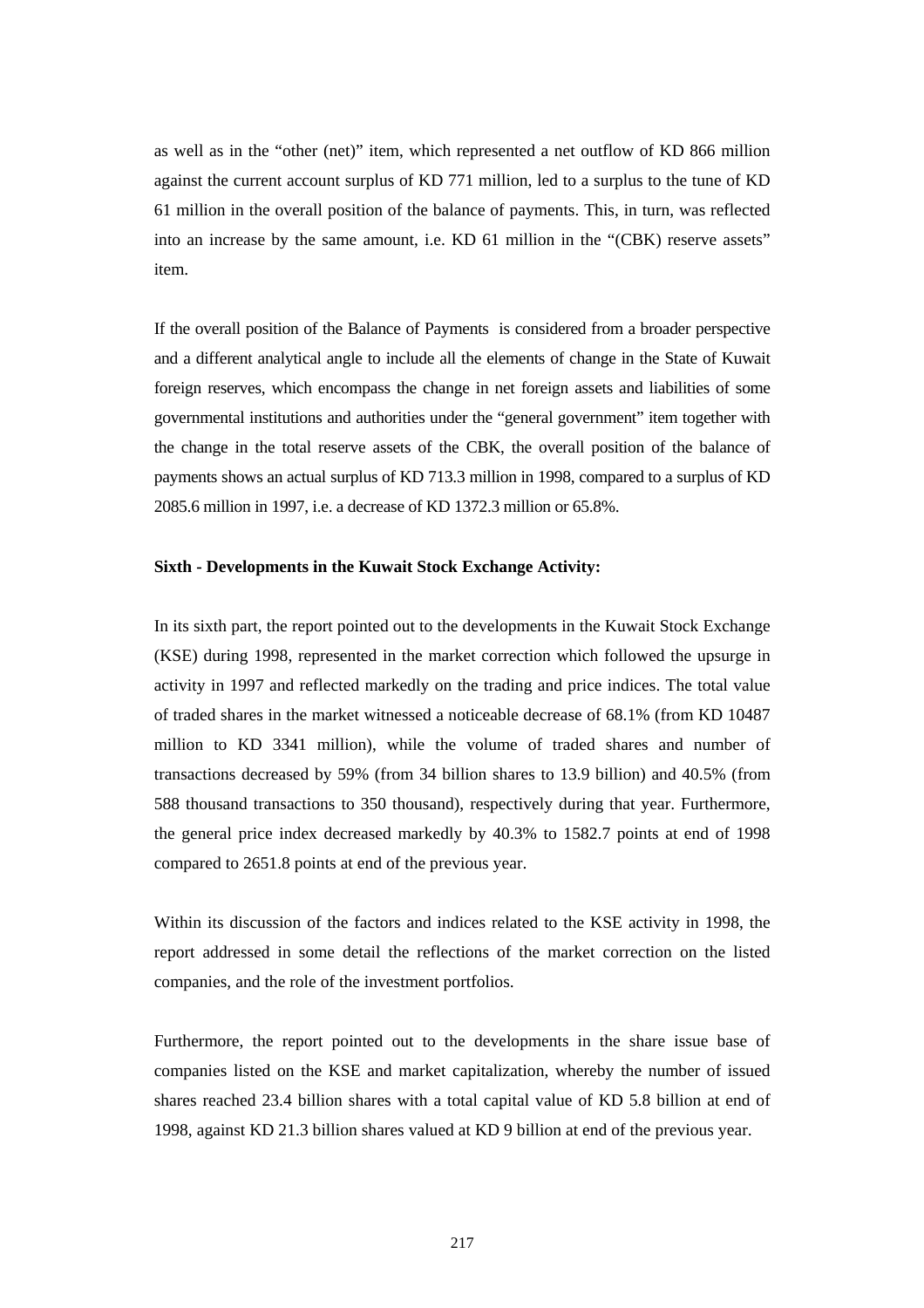The number of companies listed on the KSE reached 78 at end of 1998 (of which 9 non-Kuwaiti companies) against 74 companies (of which 9 non-Kuwaiti companies) at end of the previous year, following the unlisting from the market of one company and listing of 5 new companies in 1998 (with a total capital of KD 93.2 million), thereby increasing the share issue base in the market by 1124.6 million shares.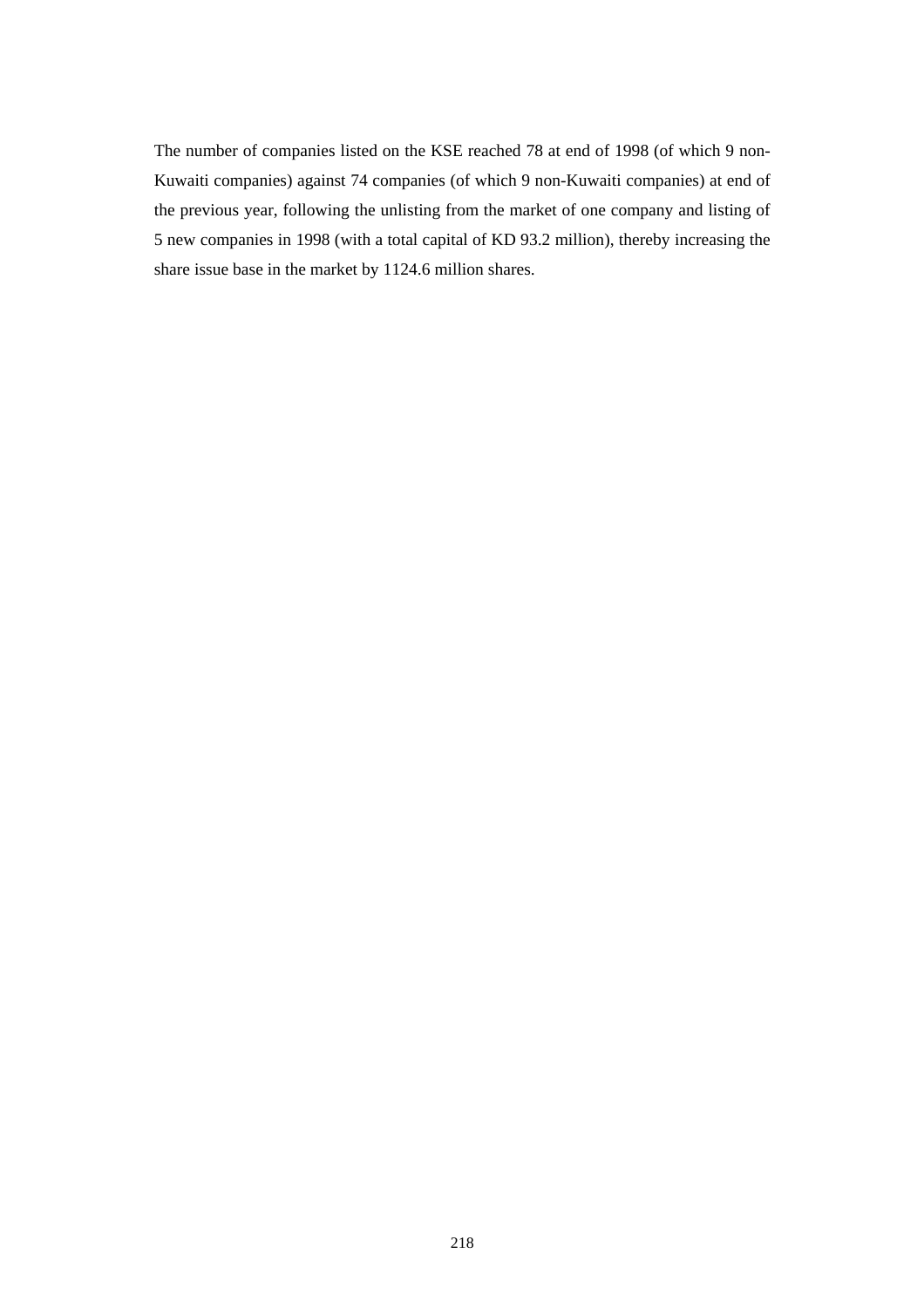## Table (59)

## **Development in Main Economic, Financial and Monetary Indicators and Variables**

| (KD million) |  |  |  |  |  |
|--------------|--|--|--|--|--|
|              |  |  |  |  |  |

| <b>National Accounts:</b><br>7379.7<br><b>GDP</b> at Current Prices:<br>7925.3<br>9178.2<br>Crude Oil & Natural Gas Sector<br>2829.9<br>3136.8<br>4127.4<br>Non-oil Sectors<br>4549.8<br>4788.5<br>5050.8<br>of which: Petroleum Products<br>493.7<br>580.6<br>798.1<br><b>Domestic Prices:</b><br>$CPI(1978 = 100)$<br>186.1<br>191.1<br>197.9<br><b>Monetary and Banking</b><br><b>Aggregates and Indicators:</b><br>Money Supply (M2)<br>6742.9<br>7374.7<br>7330.8<br>Money $(M1)$<br>1126.0<br>1184.9<br>1242.6<br>5616.9<br>6189.8<br>6088.2<br>Quasi-money<br>Private Sector Deposits with Local Banks<br>6391.6<br>7063.2<br>6980.7<br>of which: KD Deposits<br>5282.9<br>5755.3<br>5724.1<br>Credit Facilities Extended by Local Banks<br>to Residents<br>1703.2<br>2436.3<br>3173.1<br>of which: Consumer Loans<br>525.3<br>522.8<br>515.6<br>Net Foreign Assets of Local Banks<br>1461.4<br>1407.5<br>1213.2<br>Aggregate Balance Sheet of Local Banks<br>10966.5<br>11592.1<br>11460.1<br>KD Exchange Rate at Year End (fils per<br>US dollar)<br>300.02<br>298.93<br>299.79<br><b>Public Debt Instruments:</b><br>Value of Issues:<br>6703.1<br>6851.7<br>4428.4<br><b>Treasury Bills</b><br>6012.8<br>6042.5<br>3101.4<br><b>Treasury Bonds</b><br>690.3<br>809.2<br>1327.0<br>Balances at Year End:<br>2781.0<br>2832.3<br>2494.2<br>2234.0<br><b>Treasury Bills</b><br>2090.7<br>2023.1<br>1167.2<br>948.6 | <b>Item</b><br>1996<br>1998<br>1994<br>1995<br>1997 |
|----------------------------------------------------------------------------------------------------------------------------------------------------------------------------------------------------------------------------------------------------------------------------------------------------------------------------------------------------------------------------------------------------------------------------------------------------------------------------------------------------------------------------------------------------------------------------------------------------------------------------------------------------------------------------------------------------------------------------------------------------------------------------------------------------------------------------------------------------------------------------------------------------------------------------------------------------------------------------------------------------------------------------------------------------------------------------------------------------------------------------------------------------------------------------------------------------------------------------------------------------------------------------------------------------------------------------------------------------------------------------------------------------------------------------|-----------------------------------------------------|
|                                                                                                                                                                                                                                                                                                                                                                                                                                                                                                                                                                                                                                                                                                                                                                                                                                                                                                                                                                                                                                                                                                                                                                                                                                                                                                                                                                                                                            |                                                     |
|                                                                                                                                                                                                                                                                                                                                                                                                                                                                                                                                                                                                                                                                                                                                                                                                                                                                                                                                                                                                                                                                                                                                                                                                                                                                                                                                                                                                                            | 7671.2<br>9163.3                                    |
|                                                                                                                                                                                                                                                                                                                                                                                                                                                                                                                                                                                                                                                                                                                                                                                                                                                                                                                                                                                                                                                                                                                                                                                                                                                                                                                                                                                                                            | 3683.8<br>2370.4                                    |
|                                                                                                                                                                                                                                                                                                                                                                                                                                                                                                                                                                                                                                                                                                                                                                                                                                                                                                                                                                                                                                                                                                                                                                                                                                                                                                                                                                                                                            | 5479.5<br>5300.8                                    |
|                                                                                                                                                                                                                                                                                                                                                                                                                                                                                                                                                                                                                                                                                                                                                                                                                                                                                                                                                                                                                                                                                                                                                                                                                                                                                                                                                                                                                            | 906.8<br>594.9                                      |
|                                                                                                                                                                                                                                                                                                                                                                                                                                                                                                                                                                                                                                                                                                                                                                                                                                                                                                                                                                                                                                                                                                                                                                                                                                                                                                                                                                                                                            |                                                     |
|                                                                                                                                                                                                                                                                                                                                                                                                                                                                                                                                                                                                                                                                                                                                                                                                                                                                                                                                                                                                                                                                                                                                                                                                                                                                                                                                                                                                                            | 199.2<br>199.5                                      |
|                                                                                                                                                                                                                                                                                                                                                                                                                                                                                                                                                                                                                                                                                                                                                                                                                                                                                                                                                                                                                                                                                                                                                                                                                                                                                                                                                                                                                            |                                                     |
|                                                                                                                                                                                                                                                                                                                                                                                                                                                                                                                                                                                                                                                                                                                                                                                                                                                                                                                                                                                                                                                                                                                                                                                                                                                                                                                                                                                                                            |                                                     |
|                                                                                                                                                                                                                                                                                                                                                                                                                                                                                                                                                                                                                                                                                                                                                                                                                                                                                                                                                                                                                                                                                                                                                                                                                                                                                                                                                                                                                            | 7615.9<br>7556.5                                    |
|                                                                                                                                                                                                                                                                                                                                                                                                                                                                                                                                                                                                                                                                                                                                                                                                                                                                                                                                                                                                                                                                                                                                                                                                                                                                                                                                                                                                                            | 1247.5<br>1143.5                                    |
|                                                                                                                                                                                                                                                                                                                                                                                                                                                                                                                                                                                                                                                                                                                                                                                                                                                                                                                                                                                                                                                                                                                                                                                                                                                                                                                                                                                                                            | 6368.5<br>6413.1                                    |
|                                                                                                                                                                                                                                                                                                                                                                                                                                                                                                                                                                                                                                                                                                                                                                                                                                                                                                                                                                                                                                                                                                                                                                                                                                                                                                                                                                                                                            | 7270.7<br>7207.8                                    |
|                                                                                                                                                                                                                                                                                                                                                                                                                                                                                                                                                                                                                                                                                                                                                                                                                                                                                                                                                                                                                                                                                                                                                                                                                                                                                                                                                                                                                            | 6117.1<br>6170.4                                    |
|                                                                                                                                                                                                                                                                                                                                                                                                                                                                                                                                                                                                                                                                                                                                                                                                                                                                                                                                                                                                                                                                                                                                                                                                                                                                                                                                                                                                                            |                                                     |
|                                                                                                                                                                                                                                                                                                                                                                                                                                                                                                                                                                                                                                                                                                                                                                                                                                                                                                                                                                                                                                                                                                                                                                                                                                                                                                                                                                                                                            | 4324.2<br>4801.6                                    |
|                                                                                                                                                                                                                                                                                                                                                                                                                                                                                                                                                                                                                                                                                                                                                                                                                                                                                                                                                                                                                                                                                                                                                                                                                                                                                                                                                                                                                            | 551.3<br>541.7                                      |
|                                                                                                                                                                                                                                                                                                                                                                                                                                                                                                                                                                                                                                                                                                                                                                                                                                                                                                                                                                                                                                                                                                                                                                                                                                                                                                                                                                                                                            | 895.2<br>703.6                                      |
|                                                                                                                                                                                                                                                                                                                                                                                                                                                                                                                                                                                                                                                                                                                                                                                                                                                                                                                                                                                                                                                                                                                                                                                                                                                                                                                                                                                                                            | 12689.9<br>12875.1                                  |
|                                                                                                                                                                                                                                                                                                                                                                                                                                                                                                                                                                                                                                                                                                                                                                                                                                                                                                                                                                                                                                                                                                                                                                                                                                                                                                                                                                                                                            |                                                     |
|                                                                                                                                                                                                                                                                                                                                                                                                                                                                                                                                                                                                                                                                                                                                                                                                                                                                                                                                                                                                                                                                                                                                                                                                                                                                                                                                                                                                                            | 304.44<br>301.56                                    |
|                                                                                                                                                                                                                                                                                                                                                                                                                                                                                                                                                                                                                                                                                                                                                                                                                                                                                                                                                                                                                                                                                                                                                                                                                                                                                                                                                                                                                            |                                                     |
|                                                                                                                                                                                                                                                                                                                                                                                                                                                                                                                                                                                                                                                                                                                                                                                                                                                                                                                                                                                                                                                                                                                                                                                                                                                                                                                                                                                                                            | 3894.7<br>2786.1                                    |
|                                                                                                                                                                                                                                                                                                                                                                                                                                                                                                                                                                                                                                                                                                                                                                                                                                                                                                                                                                                                                                                                                                                                                                                                                                                                                                                                                                                                                            | 2636.3<br>1776.1                                    |
|                                                                                                                                                                                                                                                                                                                                                                                                                                                                                                                                                                                                                                                                                                                                                                                                                                                                                                                                                                                                                                                                                                                                                                                                                                                                                                                                                                                                                            | 1258.4<br>1010.0                                    |
|                                                                                                                                                                                                                                                                                                                                                                                                                                                                                                                                                                                                                                                                                                                                                                                                                                                                                                                                                                                                                                                                                                                                                                                                                                                                                                                                                                                                                            | 2025.8                                              |
|                                                                                                                                                                                                                                                                                                                                                                                                                                                                                                                                                                                                                                                                                                                                                                                                                                                                                                                                                                                                                                                                                                                                                                                                                                                                                                                                                                                                                            | 787.4                                               |
| <b>Treasury Bonds</b><br>809.2<br>1327.0<br>690.3                                                                                                                                                                                                                                                                                                                                                                                                                                                                                                                                                                                                                                                                                                                                                                                                                                                                                                                                                                                                                                                                                                                                                                                                                                                                                                                                                                          | 1285.4<br>1238.4                                    |

.................................................................................................................................Cont'd.